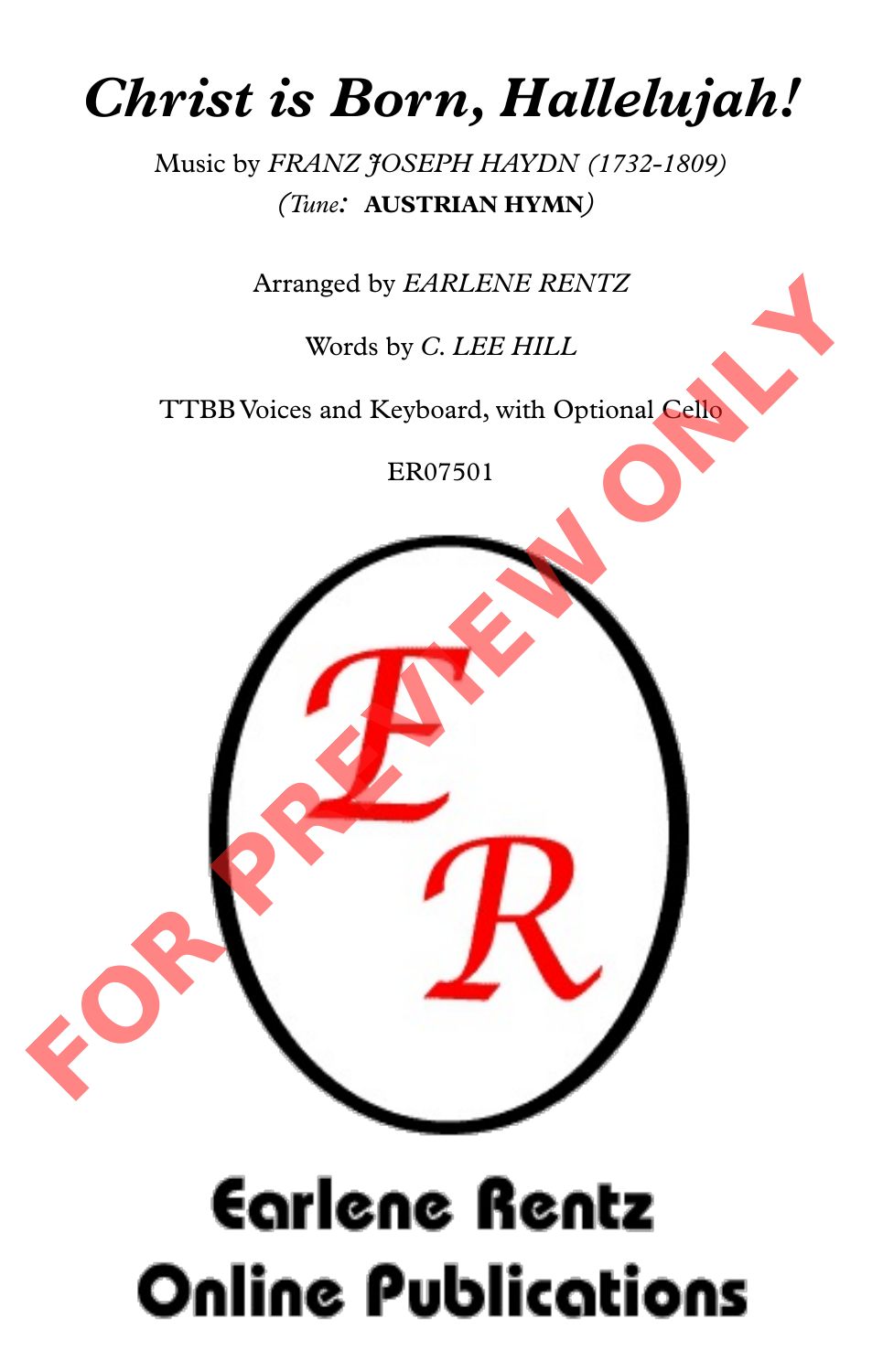## **Christ is Born, Hallelujah!**

TTBB Voices and Keyboard, with \*Optional Cello

Words by *C. LEE HILL*

*FRANZ JOSEPH HAYDN (1732-1809)* **(***Tune:* **AUSTRIAN HYMN)** Arranged by *EARLENE RENTZ (ASCAP)*



*\*Individual Cello part is complimentary with purchase*

Copyright © 2019 Earlene Rentz Online Publications, LLC With the purchase of this file, the purchaser is granted permission to make multiple copies of this octavo, for use only in purchaser's choral rehearsal and performance.

ER07501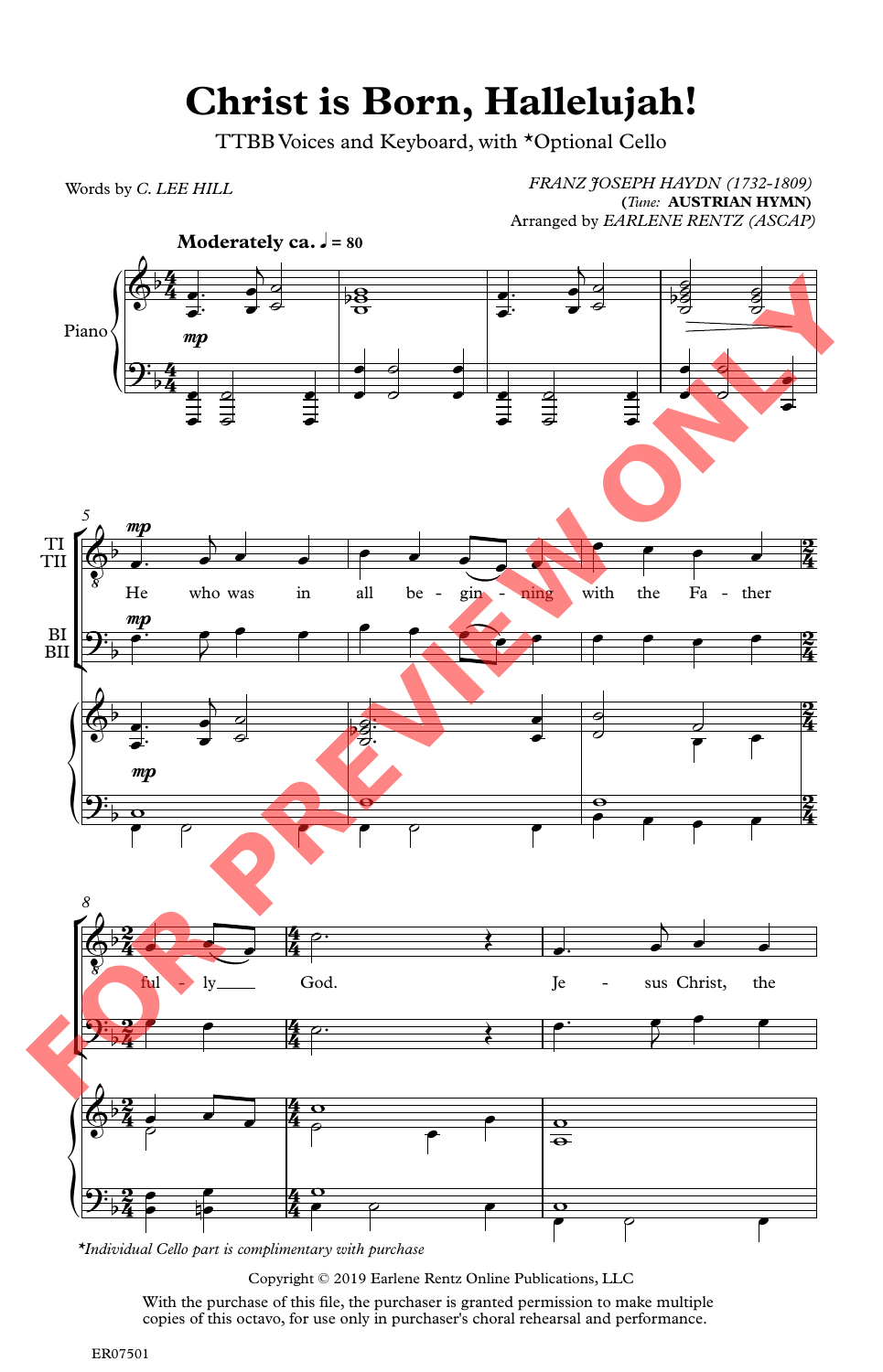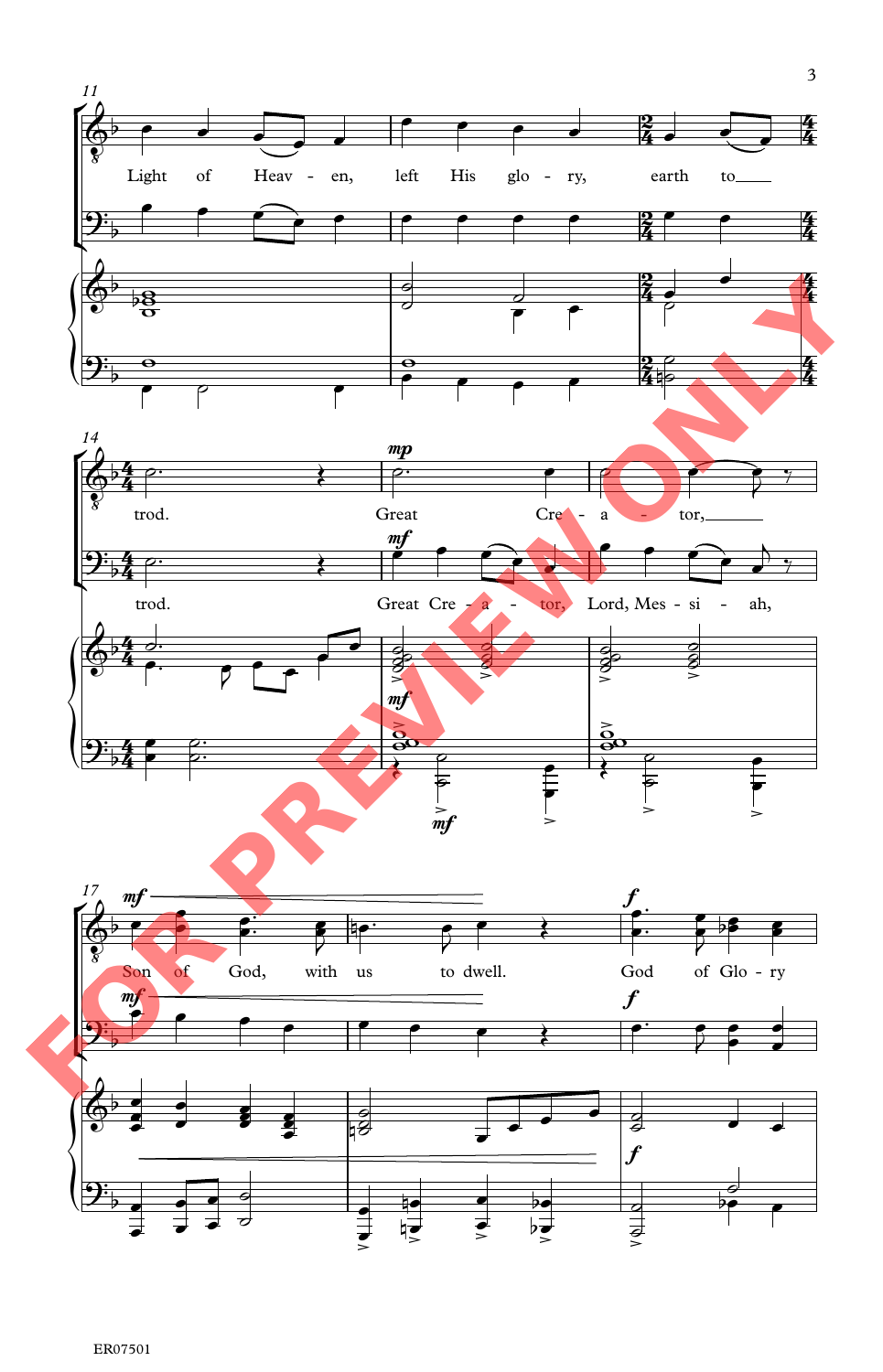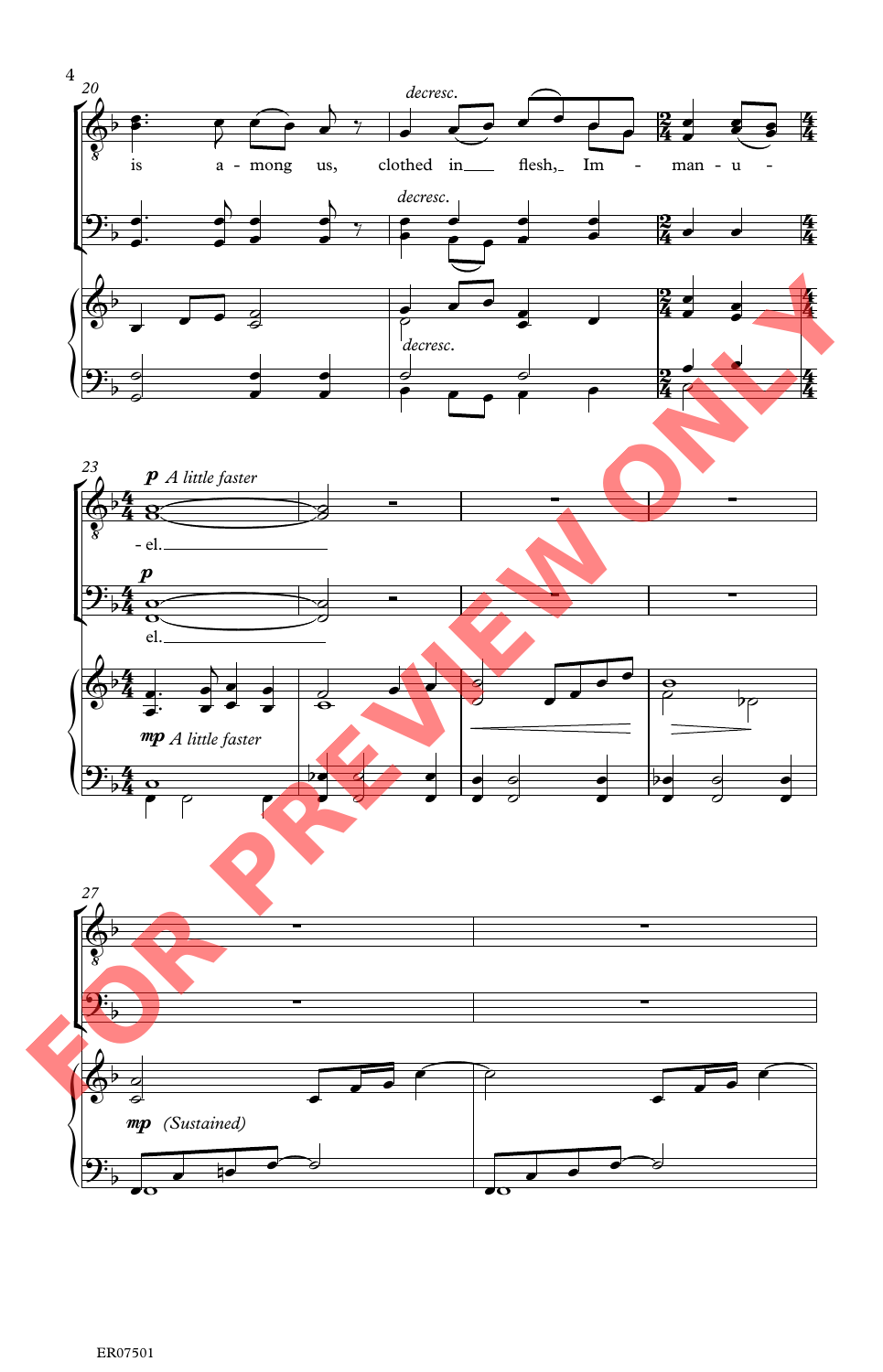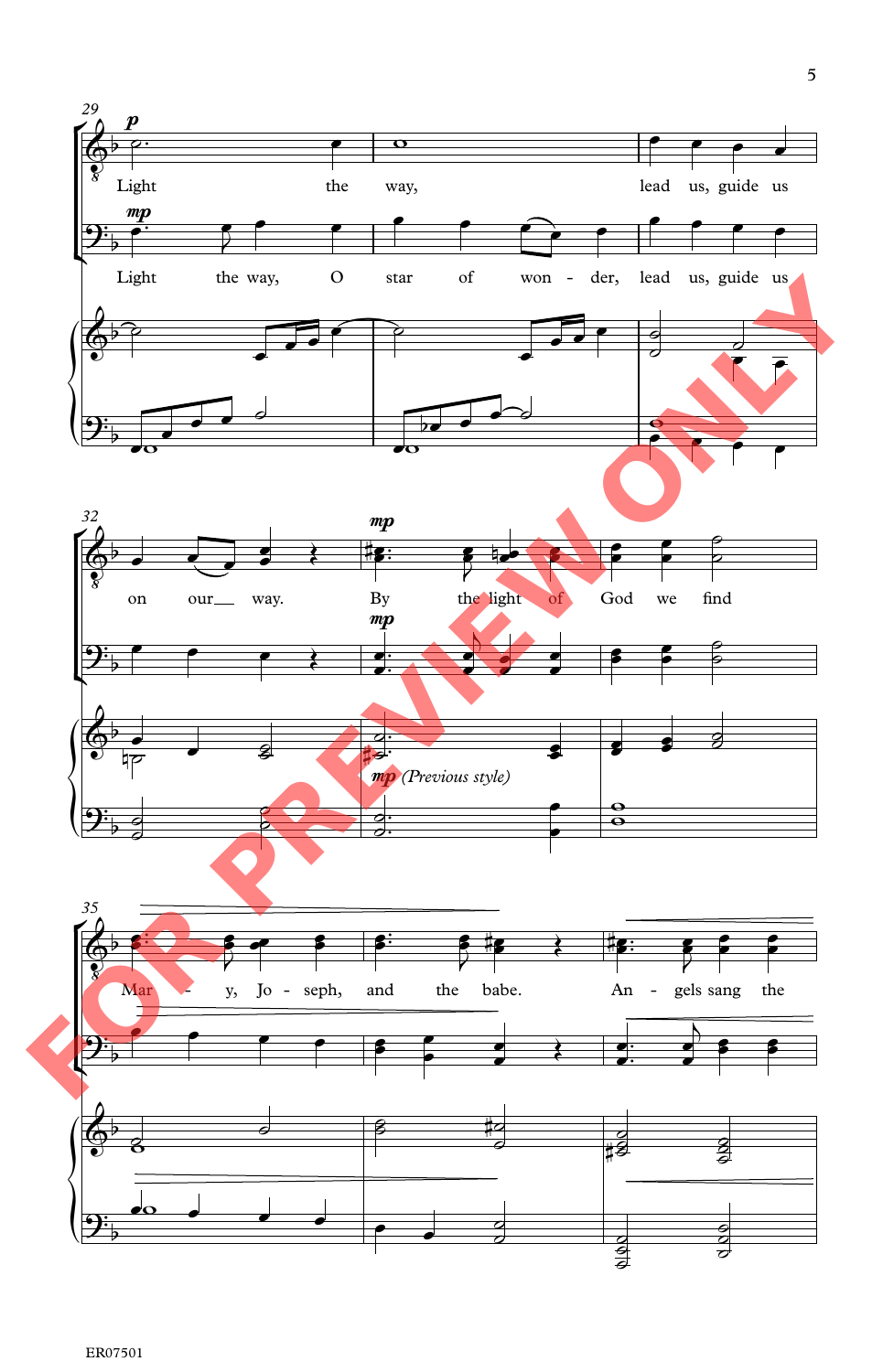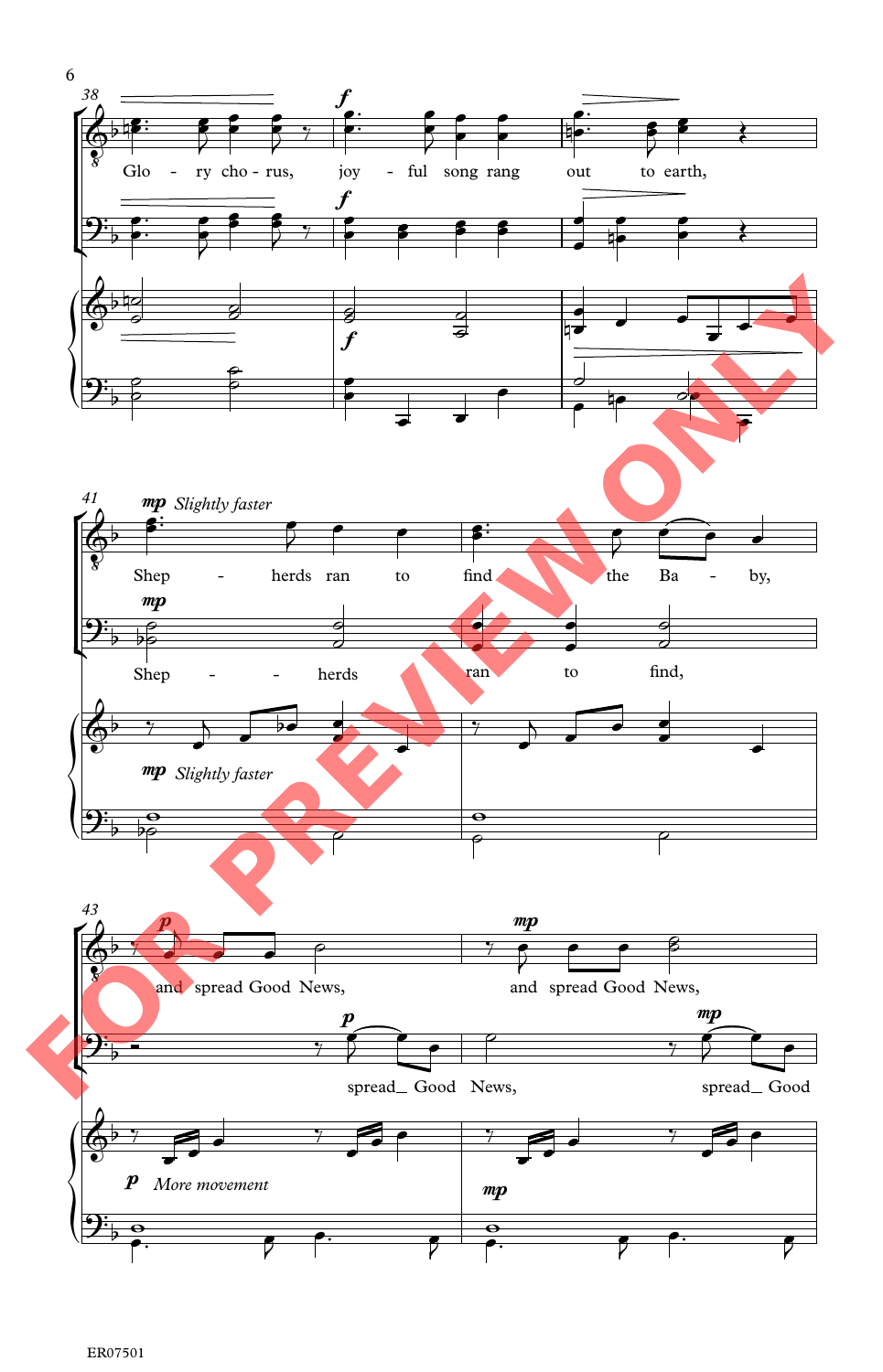